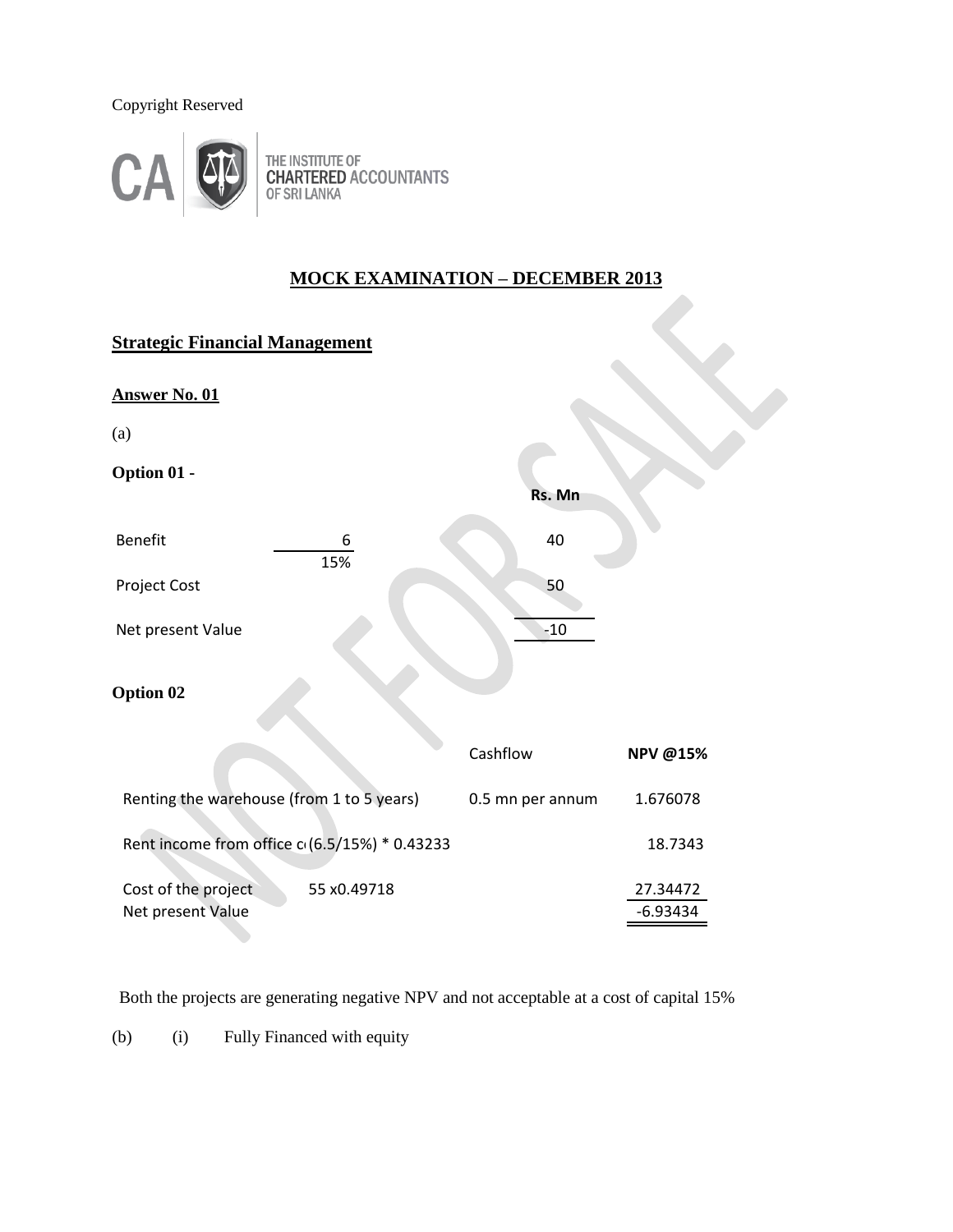| <b>Benefit</b>    | 6   | 40  |
|-------------------|-----|-----|
|                   | 15% |     |
| Project Cost      |     | 50  |
|                   |     |     |
| Net present Value |     | -10 |

The project should not be undertaken because the NPV is negative.

ii) In the equilibrium the total market value of a geared Company can be derived as below  $V_g = V_u + D$  $\bullet$ 

**Rs. Mn**

| Vg          | the total market value of geared Company                                             |
|-------------|--------------------------------------------------------------------------------------|
| Vu          | Total Market value that the same company would have if it was purely equity financed |
| D           | Market Value of debt                                                                 |
|             | Rate of incorporation tax expressed as a percentage                                  |
| For AHL PLC |                                                                                      |

| D  | $Rs.50$ mn                                                                                          |
|----|-----------------------------------------------------------------------------------------------------|
| t  | 35%                                                                                                 |
| Vu | $(4,000,000$ Shares x 35 per share) + benefit of project if all equity financed<br>$= 140$ mn +40mn |
|    | $=$ Rs.180 mn                                                                                       |
| Vg | $180 \text{mn} + (50 \text{ mn } x35\%) = 197.50 \text{ million}$                                   |
| D  | $50 \text{ mm}$                                                                                     |
| t  | 35%                                                                                                 |

The new value of equity after the project is undertaken is  $Rs.197.50$  mn –  $Rs.50$  mn =  $Rs.147.50$  mn This is Rs.7.5 mn higher than at present so the project could be undertaken.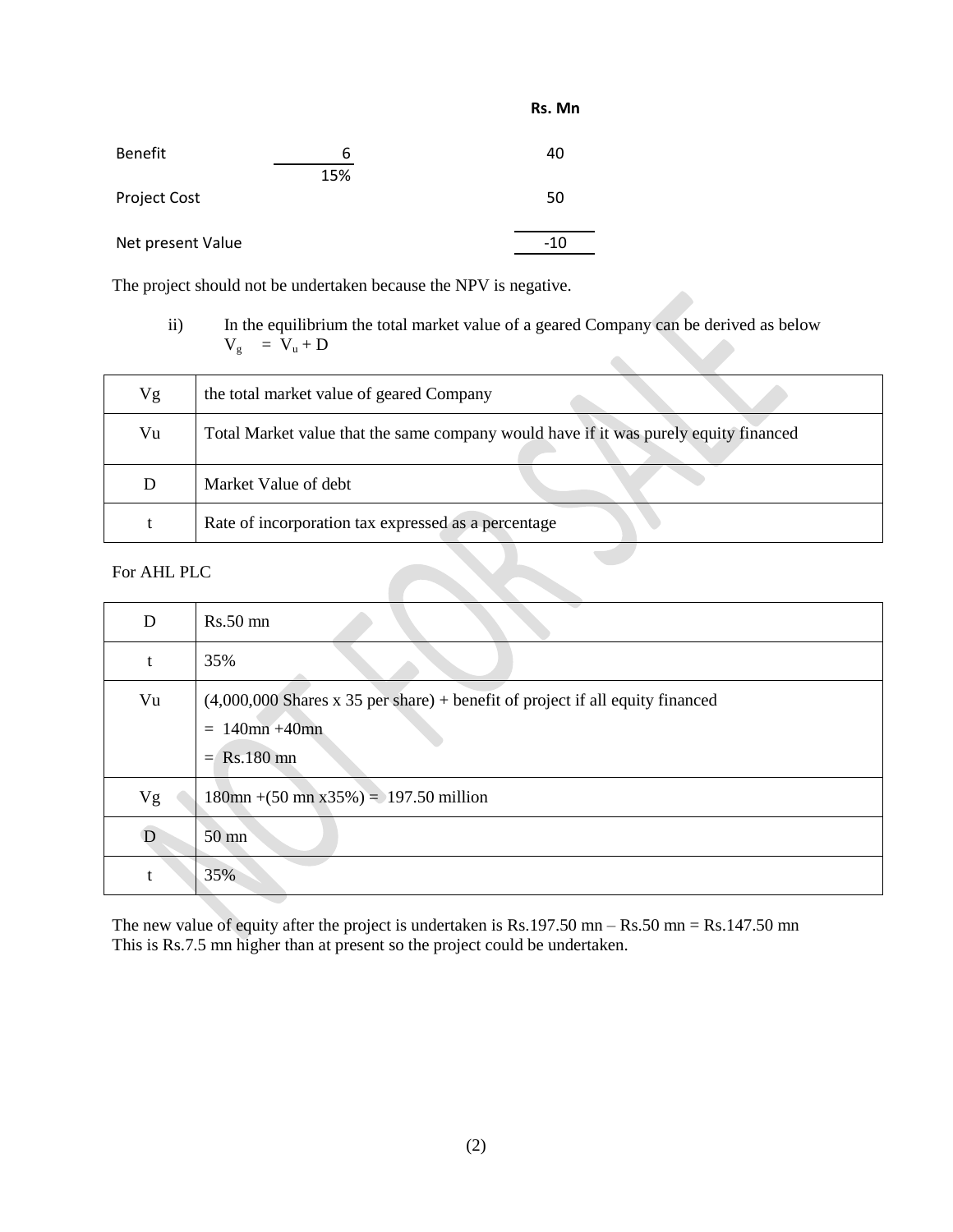a) (i)



This figure should confirm the conclusions reached in (b) (ii) and (iii)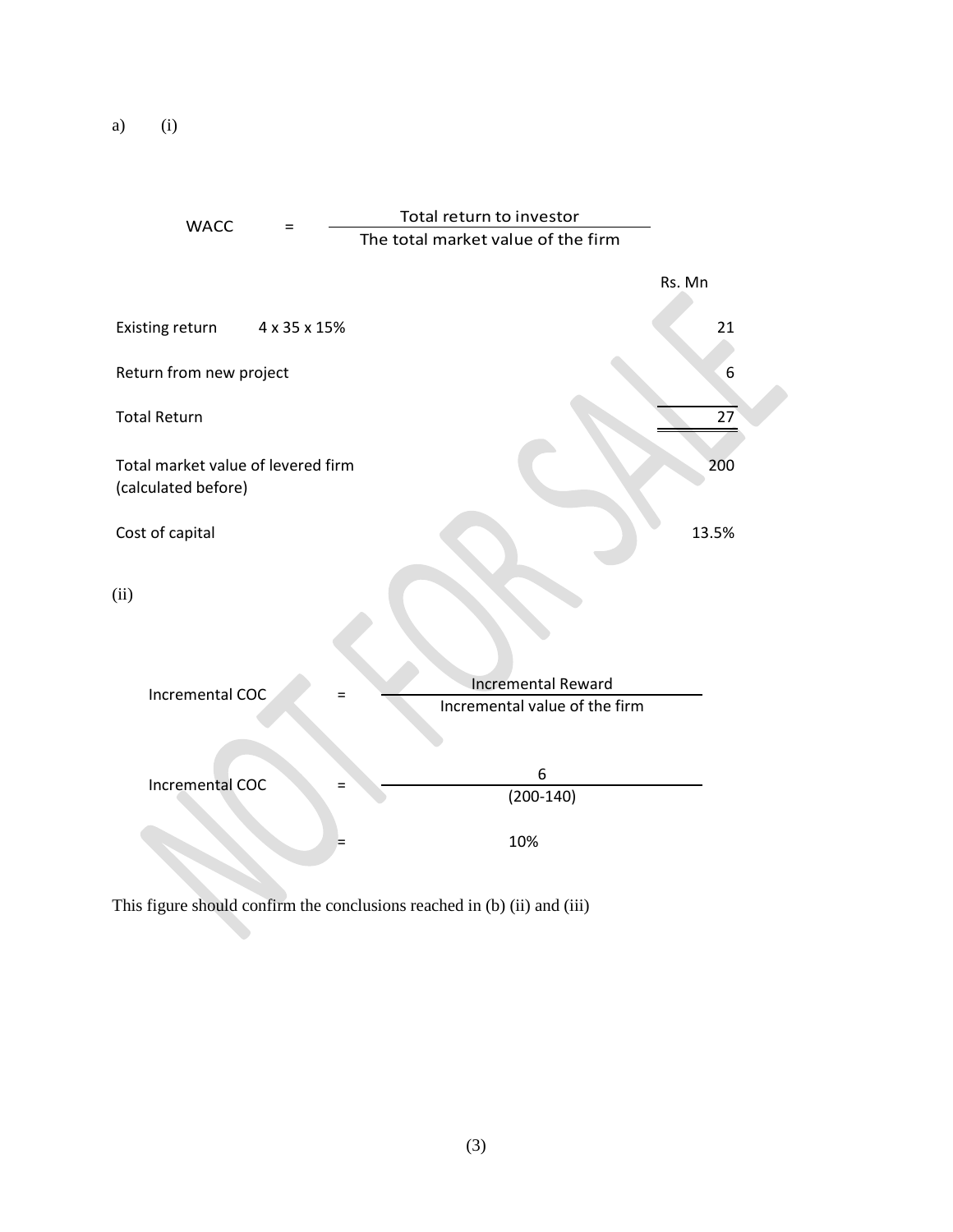The benefit of the project if debt is introduced

This is the same incremental benefit we calculated in (b) (ii)

Rs. Mn Value of the incremental benefit valued at incremental cost of capital 60 (6 /10%) Less/ Cost of the project 50 Total Return 10

(d) Long term financial objectives of a firm should be maximization of shareholder wealth. In this regard IP, FP and Dive policy of a firm are important

Investment policy should look into the rate of return as well as risk. The latter should also recognize the portfolio effect of the firms' assets which has a bearing on shareholder wealth

Financing policy of a firm has a linkage with the cost of capital and the risk mainly financial risk. If financial policy of the firm is not sound, the consequences would be very heavy, sometime resulting in insolvency.

Div. policy of a firm should take into account its effect on the market value of share, solvency and reinvestment decisions.

It will be noted that investment policy, financing policy and dividend policy will have to be carefully considered in the context of shareholder wealth with a view to increasing the return of a firm subject to its overall risk. They are inter related e.g. Division policy could lead to retention of funds which could reduce the leverage and availability of funds for reinvestment.

Accordingly IP, FP and DP are critical in the growth and stability of the firm.

#### **Answer No. 02**

a) Calculated below is the theoretical market capitalization of two companies once the reorganization has taken place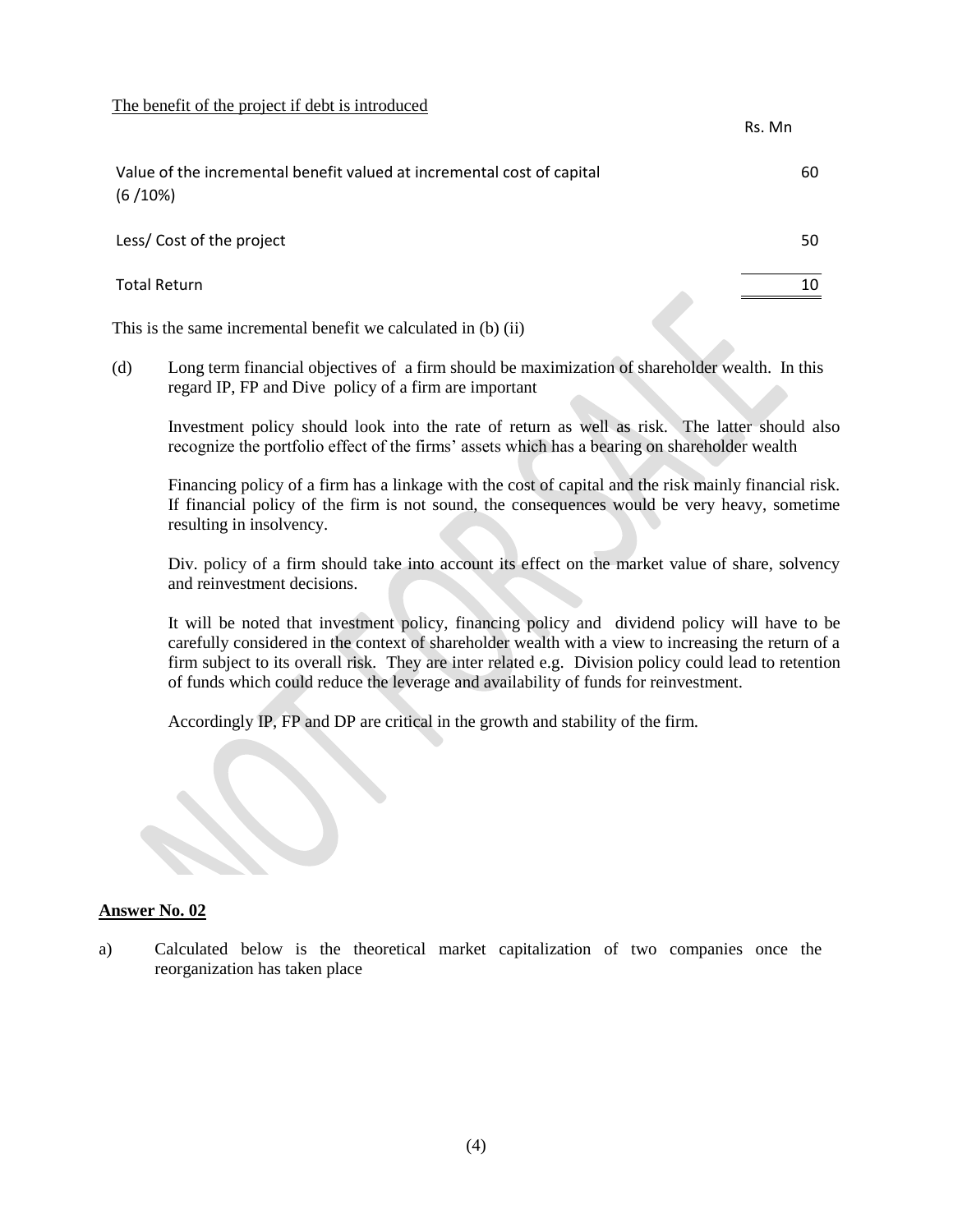| <b>Company A</b>                                                               | Rs. '000   |
|--------------------------------------------------------------------------------|------------|
| Existing Market Ca (90 mn x 3.32)<br>$(298,800 / 37,350) = 8.0$<br>$P/E$ Ratio | 298,800.00 |
| Existing equity earnings                                                       | 37,350.00  |
| Less/ Earnings from broadband division                                         | 6,000.00   |
| Net earnings                                                                   | 31,350.00  |
| 20% efficiency                                                                 | 6,270.00   |
| New annual equity earnings                                                     | 37,620.00  |
|                                                                                |            |
| New Capitalization (P/E Based) (37,620x.8)                                     | 300,960.00 |
| <b>VRS</b>                                                                     | 10,000.00  |
| Sale of broadband division                                                     | 42,100.00  |
|                                                                                | 333,060.00 |
| <b>Company D</b>                                                               |            |
| Existing Market Ca (28mn x 16.80)                                              | 470,400.00 |
| <b>Property Sale</b>                                                           | 75,200.00  |
| Less/Reorganization Costs                                                      | 21,000.00  |
| <b>Total Capitalization</b>                                                    | 524,600.00 |
| The Combined Capitalization                                                    |            |
| Company A                                                                      | 333,060.00 |
| Company D                                                                      | 524,600.00 |
|                                                                                | 857,660.00 |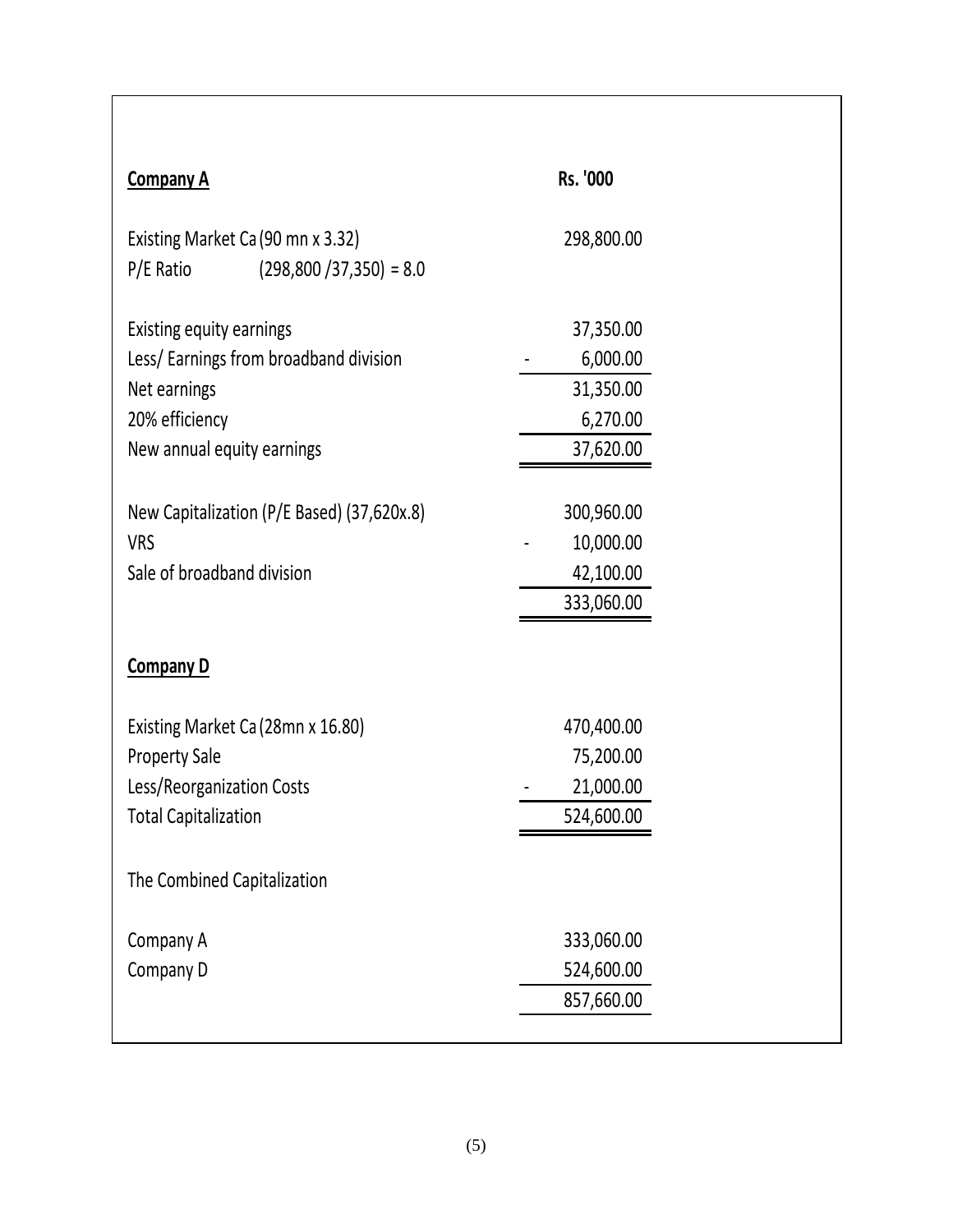The total number of shares issued in Company A is 90 mn . Two each 9 shares offer would need Company to issue 20 million own shares.



(b) The calculations carried out by the Company D shows only the theoretical price and it will not necessarily be the price placed by the market participants. The shares in Company A will not only be valued on the basis of market estimates of the potential merger synergy. In practice, the price will depend on expectations of buyers and sellers of the likely success and ultimate success of the bid as well as the amount of competition for the company from other bidders.

In competition for the acquisition it is likely that share price levels of Company D will rise to a higher level as the market anticipates a premium having to be paid by the final buyer in order to secure the company.

0n the other hand, if there is little interest in the company from other bidders, Company Dl may not need to offer much above the current market price of the shares in order to secure the acquisition, and Company A's shares will therefore be valued at a lower figure.

(c) Since investors are risk averse, a cash alternative will normally be more attractive than a share offer. This is supported by the fact that many mergers fail to achieve the forecasted synergies as quickly as expected and therefore earnings in the early years post merger are often lower than expected. Therefore a cash alternative is likely to be lower than the current value of the shares exchange.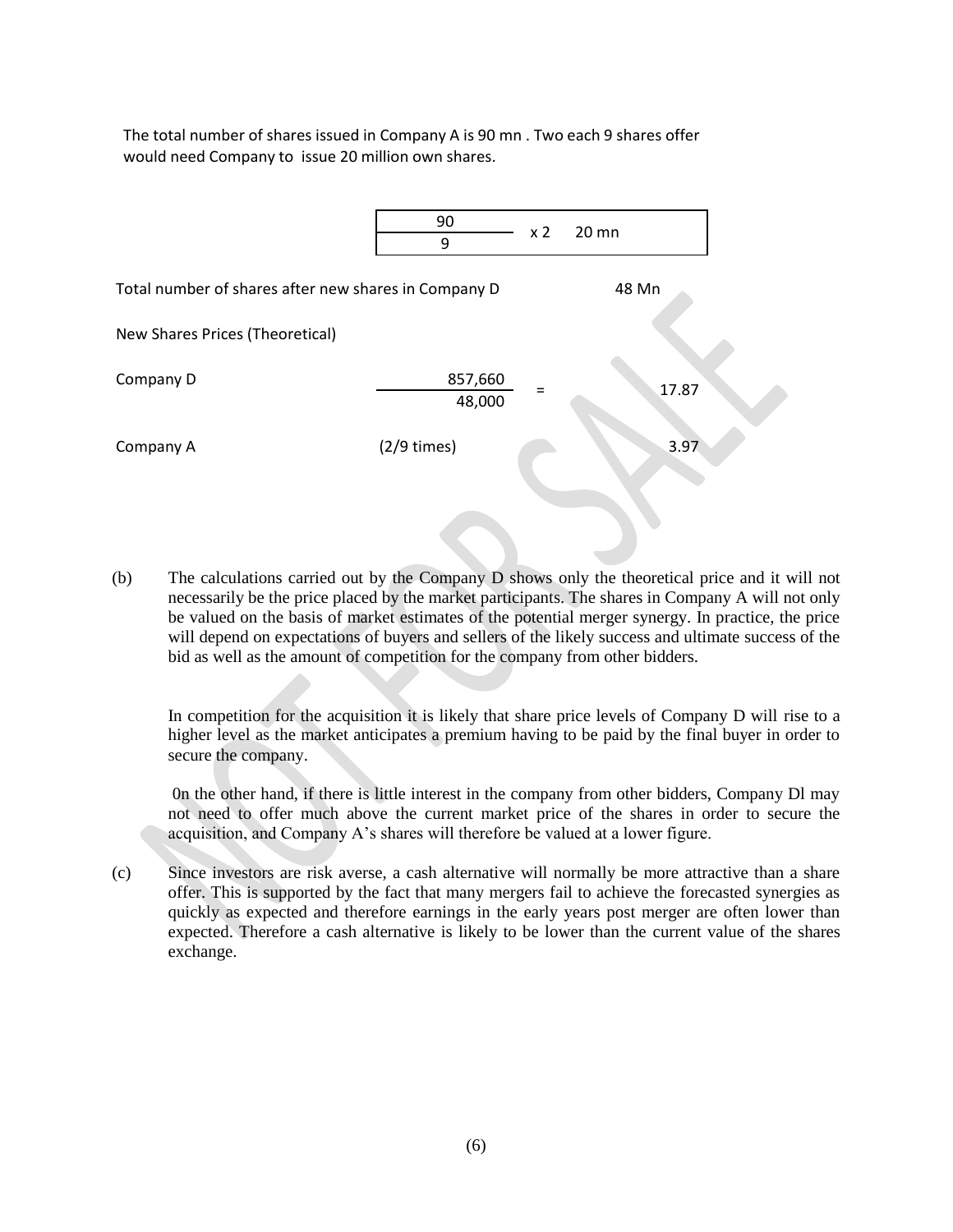(d)



The Company D will have to offer 18.8 mn shares for 90 mn shares in Company A. This represents an offer of one for 4.76 shares

- (e) (i) In practice, a major reason for M&A is the economics of scale. However, this presumption will not materialize in all M&A's due to various reasons, for example, compatibility HR issues, incorrect assumptions
	- (ii) In modern management financial strategy major role. Accordingly in M&A it is important any integration standard not only bring in synergy but also diversification of risk e.g. if the combined effect of an M&A is positive, it will be subject to high swings of return and such volality has a bearing on the stability of the portfolio especially when the variation is high.
	- (iii) Generally there is a tendency for under valuation of shares of the target company due to various factors mainly unforeseen circumstances in the post M&A. However this under valuation policy will not be valid especially in a hostile takeover and instead of under valuation the shares could be exchanged/acquired at a premium.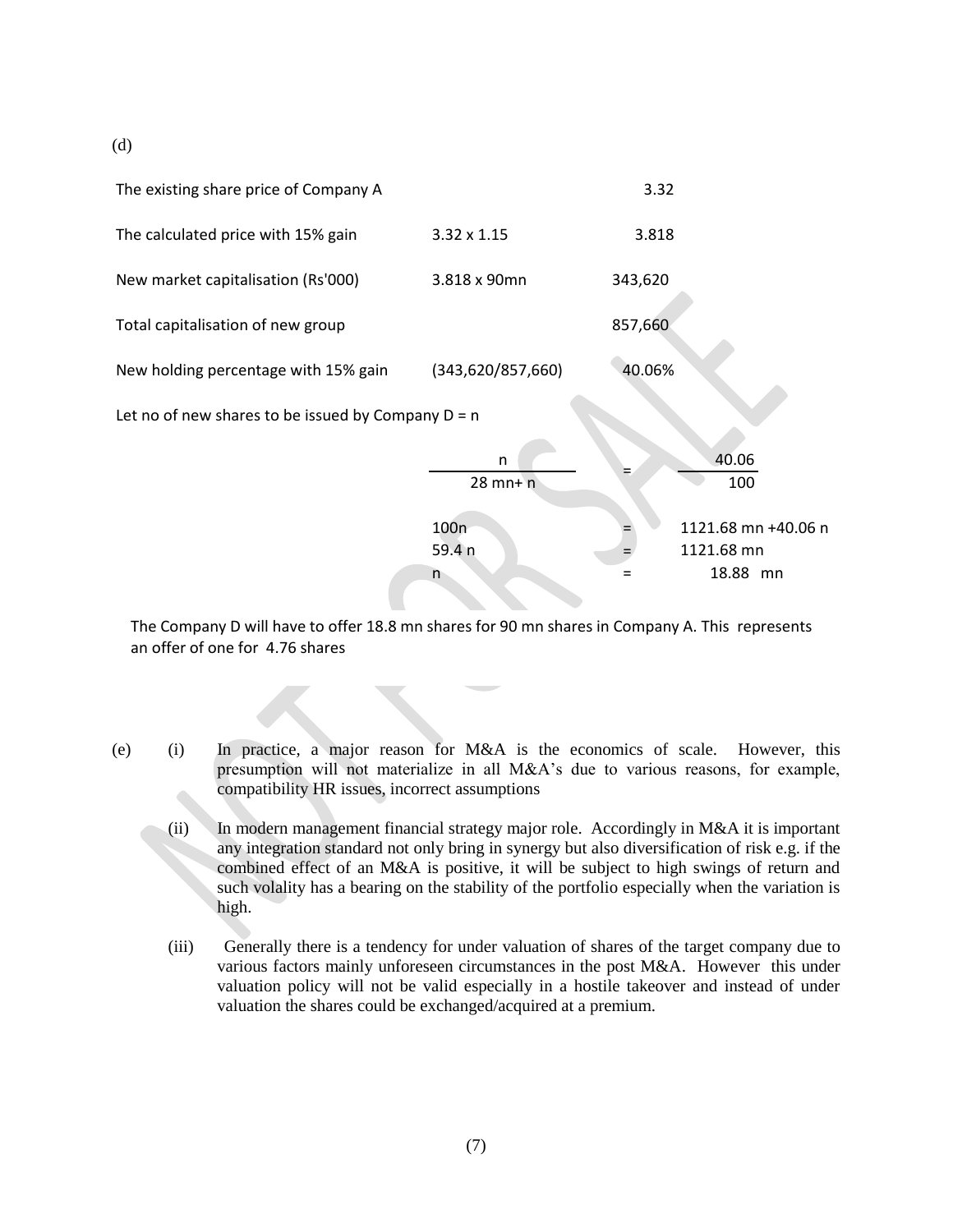## **Answer No. 03**

| (a) | With additional debt      | Sales Level      | Sales Level   | Sales Level  |
|-----|---------------------------|------------------|---------------|--------------|
|     | No. of units              | 10,000 units     | 20,000 units  | 30,000 units |
|     | Selling price             | 300              | 300           | 300          |
|     | Variable cost             | 120              |               |              |
|     | Contribution              | 180              | 180           | 180          |
|     | Total contribution        | 1,800,000        | 3,600,000     | 5,400,000    |
|     | Fixed costs               | 1,000,000        | 1,000,000     | 1,000,000    |
|     | <b>EBIT</b>               | 800,000          | 2,600,000     | 4,400,000    |
|     | Interest @ 10%            | 800,000          | 800,000       | 800,000      |
|     |                           | 0                | 1,800,000     | 3,600,000    |
|     | Tax @ 30%                 | $\boldsymbol{0}$ | 540,000       | 1,080,000    |
|     | <b>EAIT</b>               | $\overline{0}$   | 1,260,000     | 2,520,000    |
|     | No. of shares             | 300,000          | 300,000       | 300,000      |
|     | <b>EPS</b>                | 0.00             | 4.20          | 8.40         |
|     | P/E Ratio                 | 20               | 20            | 20           |
|     | Mkt price                 | 0.00             | 84.00         | 168.00       |
|     |                           | Q                | $(S-V)$<br>FC | $Q(S-V) =$   |
|     |                           |                  |               |              |
|     | With right issue          |                  |               |              |
|     | No. of units              | 10,000           | 20,000        | 30,000       |
|     | Selling price             | 300              | 300           | 300          |
|     | Variable cost             | 120              |               |              |
|     | Contribution              | 180              | 180           | 180          |
|     | <b>Total contribution</b> | 1,800,000        | 3,600,000     | 5,400,000    |
|     | Fixed costs               | 1,000,000        | 1,000,000     | 1,000,000    |
|     | <b>EBIT</b>               | 800,000          | 2,600,000     | 4,400,000    |
|     | Interest @ 10%            | 200,000          | 200,000       | 200,000      |
|     |                           | 600,000          | 2,400,000     | 4,200,000    |
|     | Tax @ 30%                 | 180,000          | 720,000       | 1,260,000    |
|     | <b>EAIT</b>               | 420,000          | 1,680,000     | 2,940,000    |
|     | No. of shares             | 330,000          | 330,000       | 330,000      |
|     | <b>EPS</b>                | 1.27             | 5.09          | 8.91         |
|     | P/E Ratio                 | 30               | 30            | 30           |
|     | Mkt price                 | 38.18            | 152.73        | 267.27       |

Raising required funds by way of right issue is more justifiable in terms of higher EPS and market price.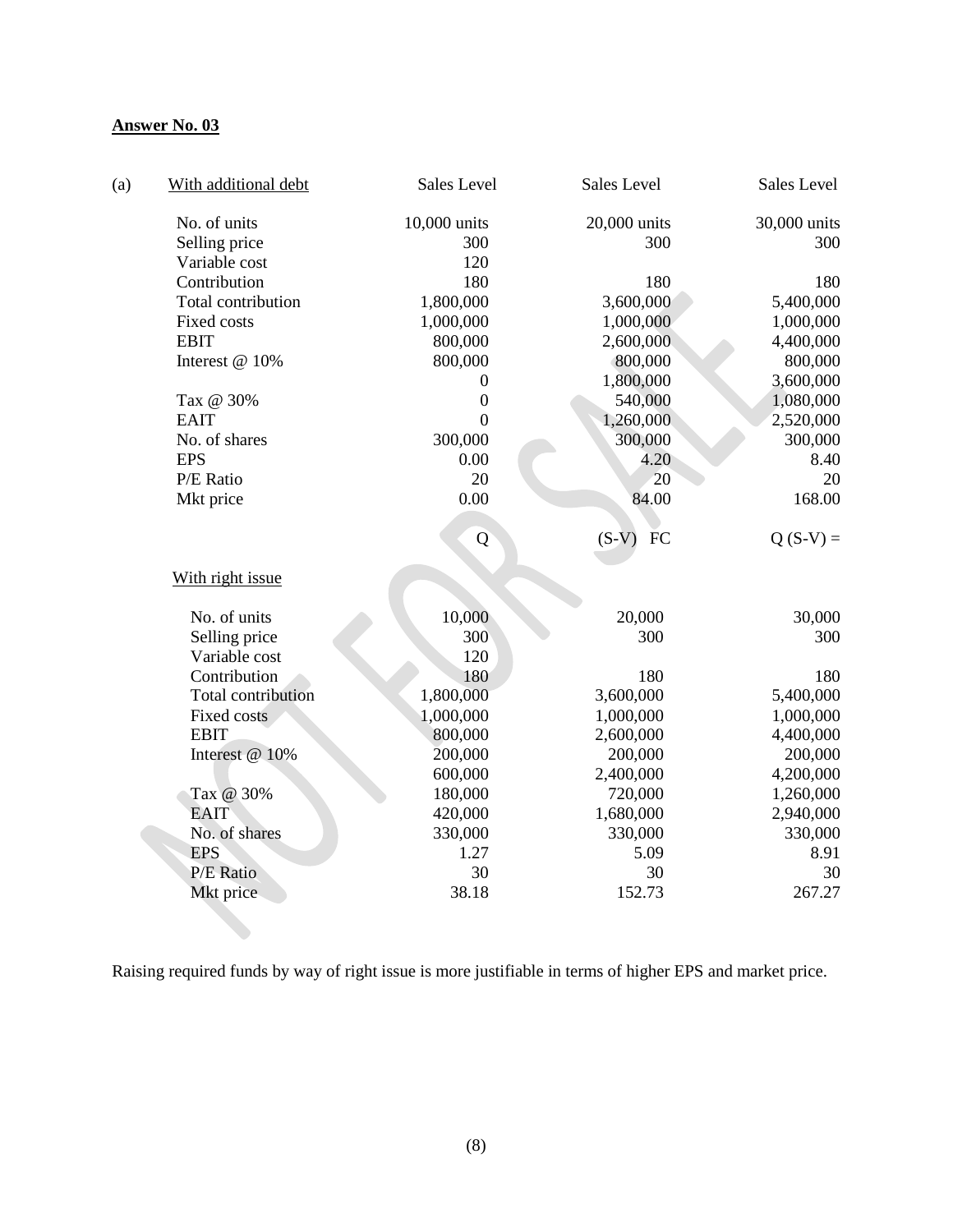| DOL@20000                               | $Q(S-V) =$<br>$Q(S-V)$ -FC | 20000                    | 180                 | 1,000,000 | 3,600,000<br>2,600,000        |
|-----------------------------------------|----------------------------|--------------------------|---------------------|-----------|-------------------------------|
| DOL $@20000$ $\left(\frac{1}{2}\right)$ |                            |                          |                     |           | 1.385                         |
| Debt financing                          | EBIT/(EBIT-1)              | <b>EBIT</b><br>2,600,000 | EBIT-1<br>1,800,000 |           |                               |
| <b>DFL</b>                              |                            |                          | 1.4444444           |           |                               |
| <b>DCL</b>                              |                            |                          | $Q(S-V)$            | divided   | $Q(S-V)$ -F-1<br>$2.6m -$     |
|                                         |                            |                          | 3,600,000<br>3.6    |           | 0,8m<br>1.8<br>$\overline{2}$ |

The effect of DOL, DFC & DCL under each option is clearly seen on the outcome on the (a) level of activity and (b) degree of leverage, and depending on the outcome the market price of the share could vary. Similarly, the financial structure has a bearing on the financing performance e.g. EPS could also vary. However, the company's estimated P/E ratios seem unrealistic for the reason than irrespective of the financial outcome the P/E ratio cannot be static.

| DOL@20000      | $Q(S-V) =$<br>$Q(S-V)$ -FC | 20000               | 180            | 1,000,000 | 3,600,000<br>2,600,000   |
|----------------|----------------------------|---------------------|----------------|-----------|--------------------------|
| DOL@20000      |                            |                     |                |           | 1.385                    |
| Debt financing | EBIT/(EBIT-1)              | <b>EBIT</b><br>2.6M | EBIT-1<br>2.4M |           |                          |
| <b>DFL</b>     | <b>EBIT</b>                | Divided             | EBIT-1         | 1.083333  |                          |
| <b>DCL</b>     |                            |                     | $Q(S-V)$       | divided   | $Q(S-V)$ -F-1<br>$2.6m-$ |
|                |                            |                     | 3,60M          |           | 0,2m                     |
|                |                            |                     | 3.6            |           | 2.4m                     |
|                |                            |                     |                |           | 1.5                      |

Furthermore, the assumption that the Fixed Cost remains at Rs 10M irrespective of the level of activity seems unrealistic.

Significance of operating leverage in project sensitivity to business cycle

Business conditions have an impact on project profitability. Operating leverage (OL) recognizes the differentiation of operating costs between "fixed cost (FC) & variable cost (VC).

(b)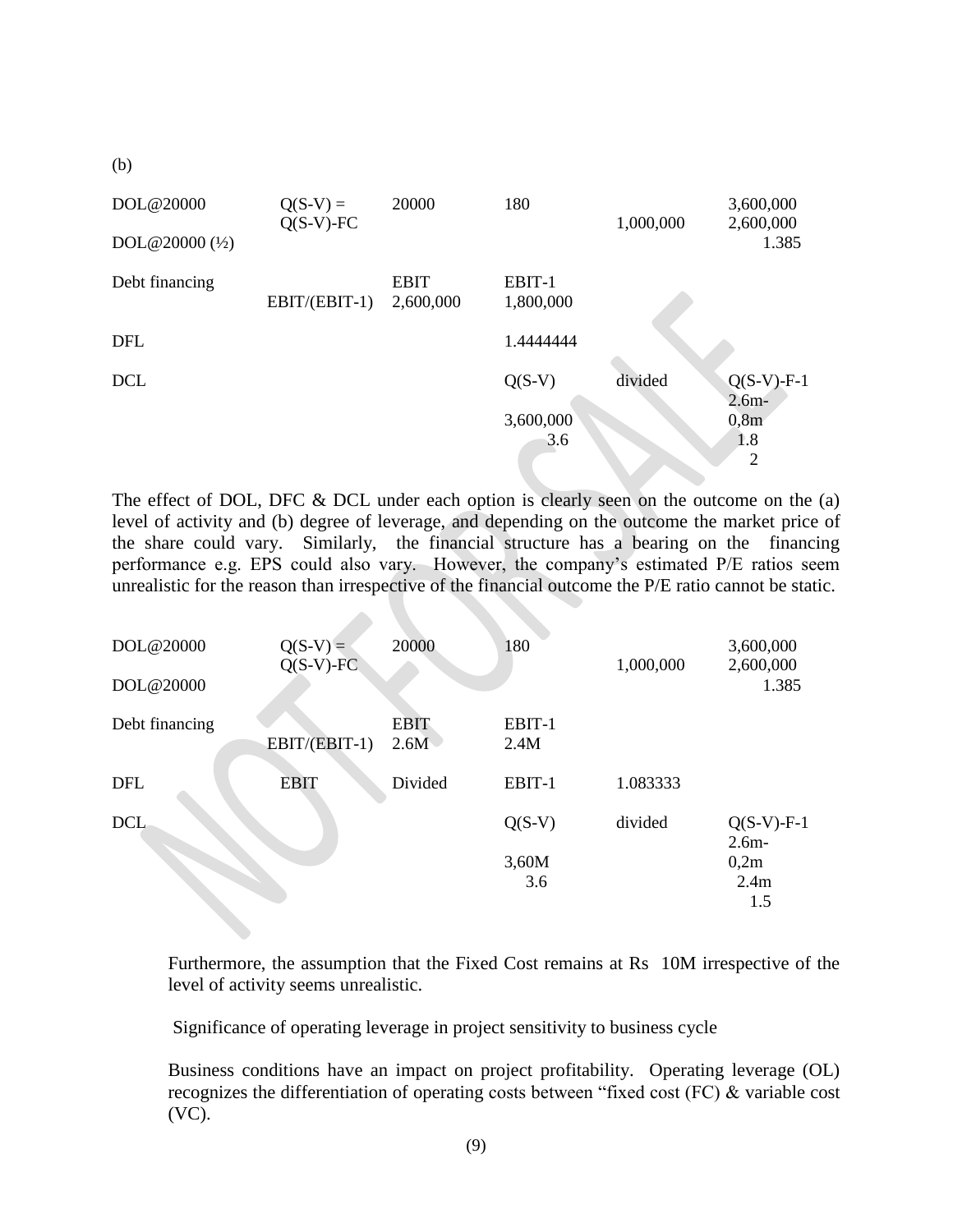Firms having a high FCs as against VC are subject to high swings of earnings irrespective of the output, such companies would have to carry a high burden on the other hand firm with high VC but with low F/Cs the burden will be less and their profitability will not vary widely.

In business cycles, depending on demand for company products and services the level of activity. However firms having high FC will not be able to earn high profit (sometime leading to losses) and when the business situation is not conducive the result outcome will not be good. The profitability could vary.

Thus degree of OL and the project sensitivity is important in business cycle.

(c) The effect of financial leverage on equity beta

A firm's assets are financed by equity and debts (sometimes solely with equity) i.e. both the shareholders and debt holders i.e., the financial leverage of a firm depends on debt/equity structure of the firm.

Cash flows generated by a firm's assets could vary depending on volatility and such volatility risks called business risk.

The debt holders have a prior claim on assets of a firm. Thus, ordinary shareholders will carry a higher risk and if the firm cash flows are inadequate to meet debt obligations, i.e. the shareholders tend to lose money. This risk associated with financing is called the financial risk.

With the increase in debt equity ratio or  $(D/D+E)$  the financial risk will increase the firm beta will increase and the shareholders will be subject to both business risk and financial risk i.e. firm's equity beta will increase. Thus could be exemplified by using the following:

$$
\beta \text{ equity} = \beta \text{ asset} \left( 1 + (1-t) \right) \frac{D}{E}
$$

#### (d) (i) **Significance of coefficient of variation**

The coefficient of variation (CV) is a useful summary measure of project risk. It is the standard deviation (SD)of the projected returns divided by the expected value(EV).

$$
CV = \frac{SD}{EV}
$$

The coefficient of variation represents the ratio of the SD to the mean Assuming a positive expected value,. It is a useful static in evaluating competing projects, in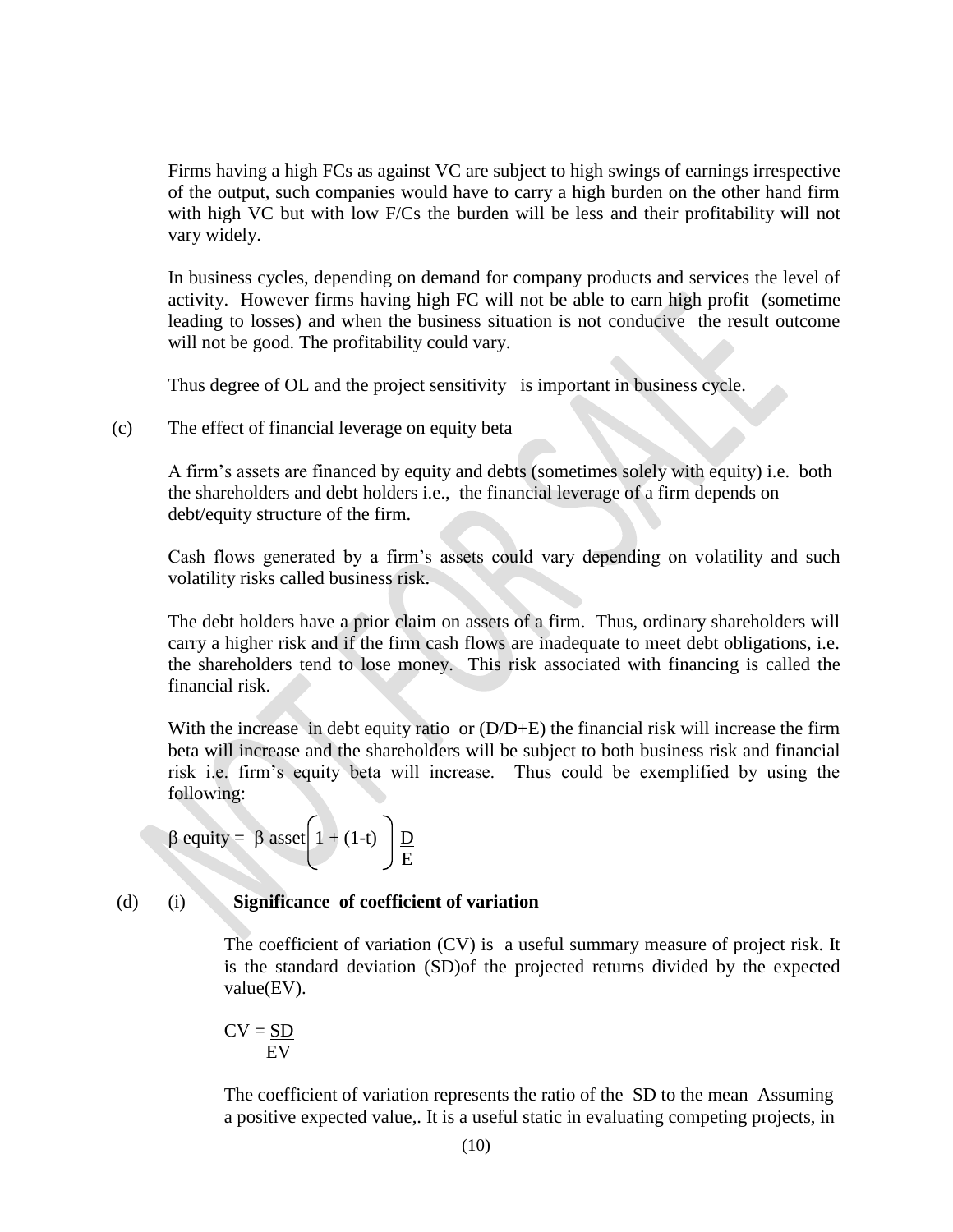the context of risks. The higher the coefficient, the more risky is the project./ the lower the coefficient of variation the less the project risk

#### (ii) **Significance of Correlation in project evaluation**

When a new project is to be considered it is important to recognize the outcome of the new project in relation to the existing portfolio of assets or any other potential investment opportunities i.e. the portfolio effect to be considered.

The combined effect of projects should improve stability of a portfolio . Thus, the consideration of correlation is important in project evaluation.

A correlation coefficient, r, is a number between -1 and +1 that indicates an idea of the strength or degree of a relationship between two projects. -1 is a perfectly negative correlation,  $0$  is no correlation at all and  $+1$  is a perfectly positive correlation. However, the coefficient of determination --  $r^2$ (squared) -- measures the best strength of the relationship. This strength is usually expressed in given probability levels, p, such as .05.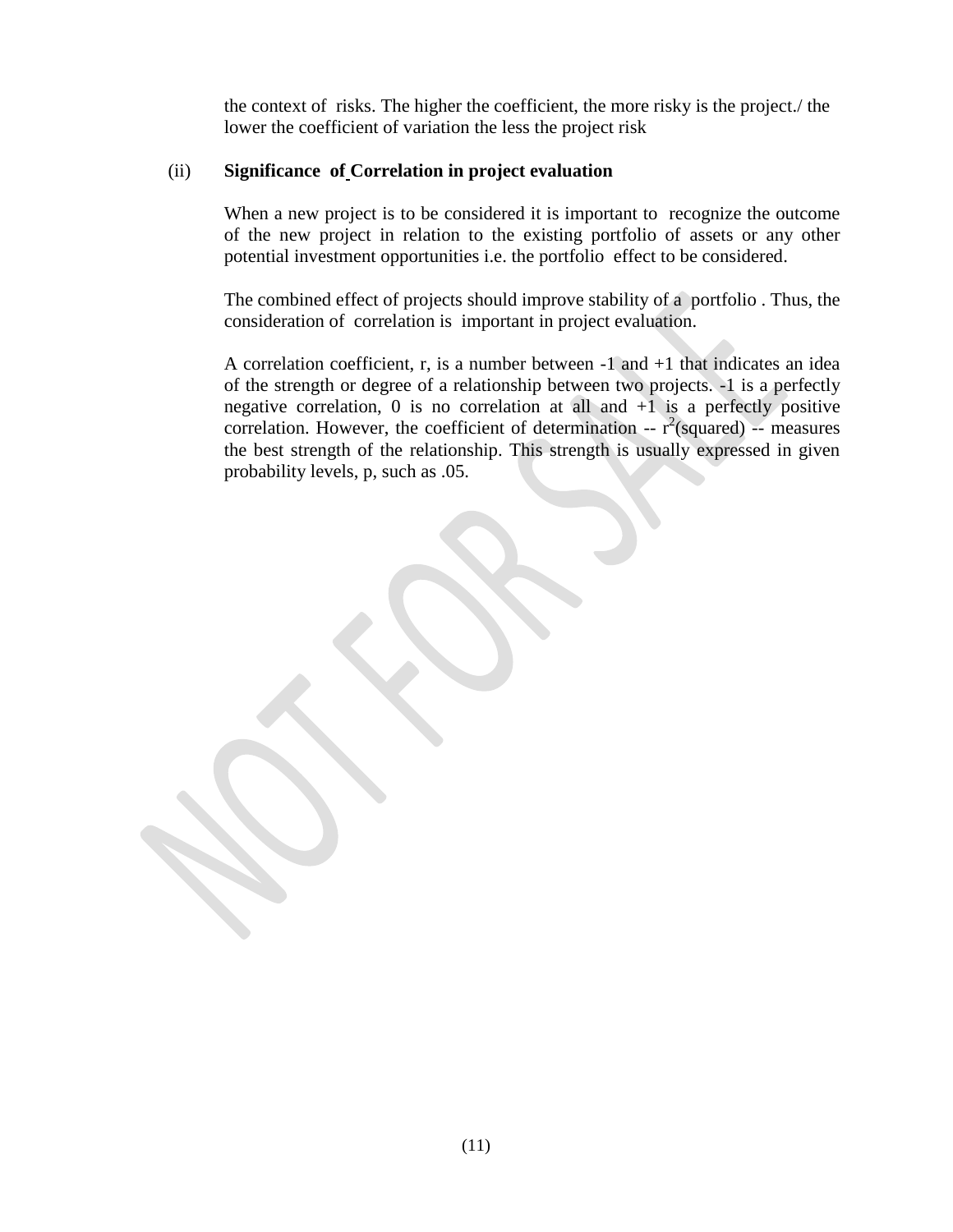# **Answer No. 04**

(a) (i) ke 
$$
= \frac{Do(1+g) + g}{V}
$$

$$
= \frac{39,000 (1 + 3.6.1) + 3.6\%}{1,683,500}
$$

$$
= 2.4\% + 3.6\%
$$

$$
= 6\%
$$
(ii) WACC 
$$
= 6\% \times \frac{1500}{2220} + 2\% \times \frac{720}{2220}
$$

$$
= 4.05\% + 0.65\%
$$

$$
= 4.70\%
$$

| (b) |                                 |             |           |           | (in Rs' '000) |
|-----|---------------------------------|-------------|-----------|-----------|---------------|
|     |                                 | $Y_1$       | $Y_2$     | $Y_3$     |               |
|     | <b>Sales</b>                    | 2332        | 2565.2    | 2821.72   |               |
|     | Less: cost of sales             | (1982.2)    | (2180.42) | (2398.46) |               |
|     | Gross profit                    | 349.80      | 383.78    | 423.26    |               |
|     | Selling & distribution          | (116.60)    | (128.26)  | (141.09)  |               |
|     | Administration - depreciation % | (32.5)      | (35)      | (35)      |               |
|     | Other administration            | (19.8)      | (21.78)   | (23.96)   |               |
|     | Profit before tax               | 180.9       | 199.74    | 223.21    |               |
|     | Tax @ 35%                       | (63.32)     | (69.91)   | (78.12)   |               |
|     | Profit after tax                | 117.58      | 129.83    | 145.09    |               |
|     | Add: depreciation               | 32.5        | 35        | 35        |               |
|     | Change in working capital       | (37.82)     | (41.77)   | (45.96)   |               |
|     | (Note 1)                        |             |           |           |               |
|     | Cash flow from operation        | 112.26      | 123.06    | 134.13    |               |
|     | Less : Capex                    | (25)        | (25)      |           |               |
|     | Free cash flows                 | 87.26       | 98.06     | 134.13    |               |
|     | Terminal value                  |             |           | 2853.83   | <u>134.13</u> |
|     |                                 |             |           |           | 4.7%          |
|     | Net cash flow                   | 87.26       | 98.06     | 2987.96   |               |
|     | Discount factor @ 4.7%          | 0.96        | 0.96      | 0.87      |               |
|     | Present value                   | 83.77       | 89.23     | 2599.53   |               |
|     | <b>Total PV</b>                 | AUD 2772/53 |           |           |               |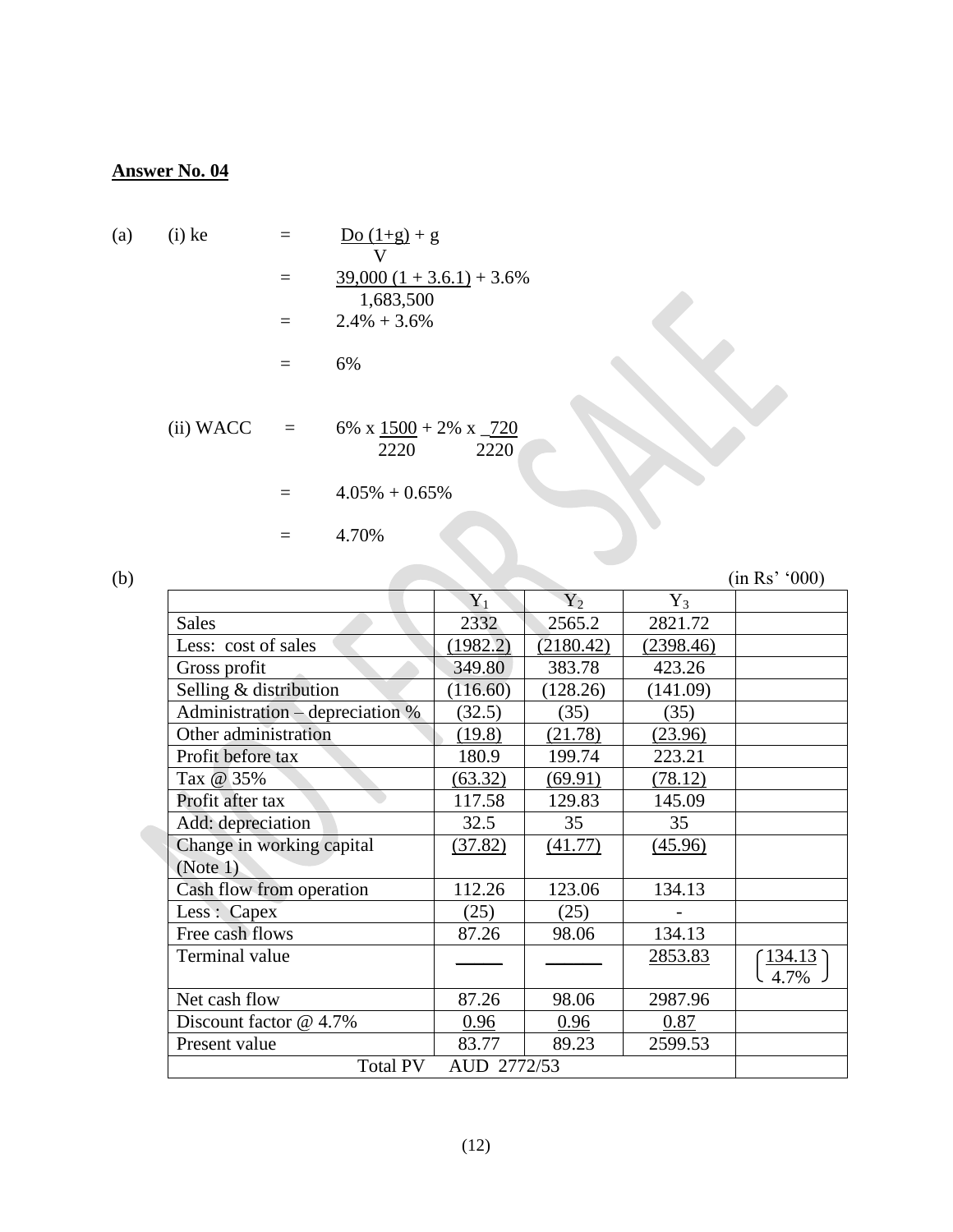Value of the firm is 
$$
= \frac{\sum \text{ cash flows of the firm}}{(1 + \text{ko})^t}
$$

$$
= \frac{307,488}{(1 + 0.06)^3}
$$

Cash flow valuation of equity

|  |  |  | <b>Note 1:</b> Working capital |  |
|--|--|--|--------------------------------|--|
|--|--|--|--------------------------------|--|

| <b>Stocks</b> | 300        | 330.37   | 363.4          | 399.74   |
|---------------|------------|----------|----------------|----------|
| Debtors       | 530        | 583      | 641.3          | 705.45   |
| Creditors     | <u>450</u> | (495.55) | <u>(545.11</u> | (599.62) |
|               | 380        | 417.82   | 459.59         | 505.55   |
|               |            |          |                |          |

| Face value | $=$ AUD | 2772/53  |
|------------|---------|----------|
| Less debt  |         | (720.00) |
|            |         | 22052.53 |

(c) As the buyer's representative The job assigned to you is to make sure that the acquisition is worthwhile . In this connection it is important to carry out a due diligence study focusing on the status and the performance of the Target Company. In the due diligence study of the Target Company, ascertain any evidence of "Red Flag" payments turn up which warrant further investigation. If such "Red Flags" arise, the purchasing company must not turn a blind eye;. Similarly it is important to consider whether the firm or any of its key officers have been the subject of debarment, suspension, investigation, legal action or negative publicity, and it is does not run afoul of any corrupt practices

An initial inquiry should be made into the ownership structure of the target company. There are several factors to consider in making such a determination. Some of these factors include: percentage ownership of the target company; control exercised over the target company; and how are the employees of the target company described by their country's government.

The greater the degree of involvement of the firm in the international economic environment or the greater the degree of differences among different segments of the international economic environment, the greater are the complexities. Basically, when a company makes international investments, it also need to consider the political relations between the host government and home government. The capital budgeting technique also considers the intra-firm flows.

Performance evaluation of an overseas subsidiary stems from the complexities in exchange rate fluctuations, varying rates of inflation and purchasing parity, international transfer pricing, and cultural and environmental differences. i.e. operate in different economic, political, legal, cultural and tax environment

(d) International Working Capital (WC) management is complex compared to a uninational setting. It involves management of current assets and current liabilities denominated in different currencies. Accordingly a significant additional dimensionality will have to be added to the WC Management when foreign exchange rates, foreign tax methodologies, sources of funds from foreign money markets, and new multi-faceted social, economic, and political factors are superimposed on the framework. Hence, there is a need for proper management of working capital, so that day by day operations do not hamper; at the same time there would not be any idle investment in working capital. i.e. optimization of working capital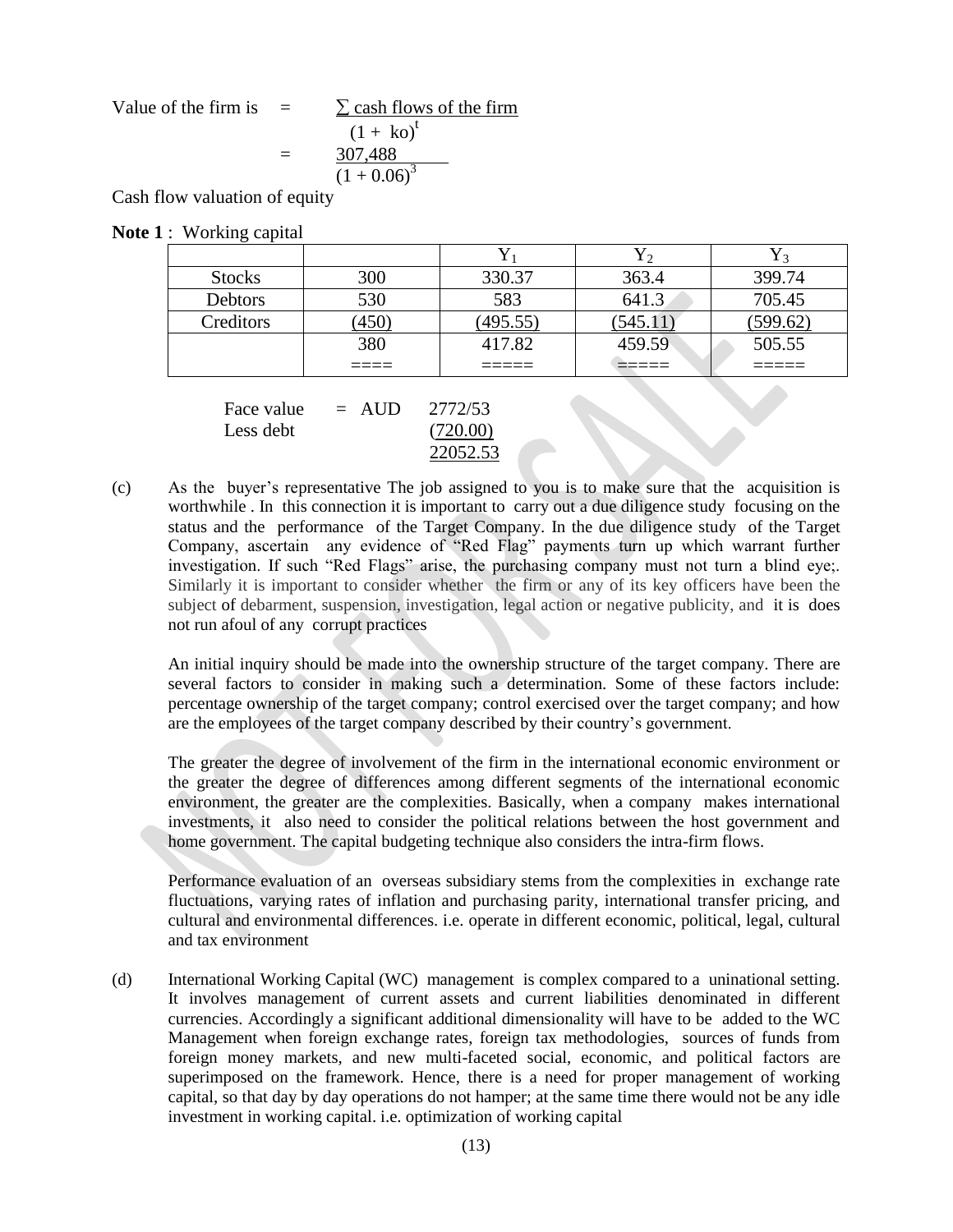### **Answer No. 05**

- a) **Covered interest arbitrage** is an [arbitrage](http://en.wikipedia.org/wiki/Arbitrage) trading strategy whereby an investor capitalizes on the [interest rate](http://en.wikipedia.org/wiki/Interest_rate) differential between two countries by using a [forward](http://en.wikipedia.org/wiki/Forward_contract)  [contract](http://en.wikipedia.org/wiki/Forward_contract) to *cover* (eliminate exposure to) [exchange rate risk.](http://en.wikipedia.org/wiki/Foreign_exchange_risk) Using forward contracts enables arbitrageurs such as individual investors or [banks](http://en.wikipedia.org/wiki/Bank) to make use of the [forward](http://en.wikipedia.org/wiki/Forward_contract#Forward_premium_or_discount)  [premium](http://en.wikipedia.org/wiki/Forward_contract#Forward_premium_or_discount) (or discount) to earn a riskless profit from discrepancies between two countries' interest rates. The opportunity to earn riskless profits arises from the reality that the [interest rate parity](http://en.wikipedia.org/wiki/Interest_rate_parity) condition does not constantly hold. When spot and forward exchange rate markets are not in a state of [equilibrium](http://en.wikipedia.org/wiki/Economic_equilibrium)
- b) **Uncovered interest arbitrage** is an [arbitrage](http://en.wikipedia.org/wiki/Arbitrage) trading strategy whereby an investor capitalizes on the [interest rate](http://en.wikipedia.org/wiki/Interest_rate) differential between two countries. Unlike [covered interest](http://en.wikipedia.org/wiki/Covered_interest_arbitrage)  [arbitrage,](http://en.wikipedia.org/wiki/Covered_interest_arbitrage) uncovered interest arbitrage involves no hedging of [foreign exchange risk](http://en.wikipedia.org/wiki/Foreign_exchange_risk) with the use of [forward contracts](http://en.wikipedia.org/wiki/Forward_contract) or any other contract. The strategy involves risk, as an investor exposed to exchange rate fluctuations is [speculating](http://en.wikipedia.org/wiki/Speculation) that exchange rates will remain favorable enough for arbitrage to be profitable.

Both methods would lead to make profits as result of interest rate differentials in countries under consideration. The CIA is not exposed to exchange rate risk whereas UIA is always exposed to exchange rate fluctuation related risks. However to compensate such risk the return could be higher than the CIA.

- c) Steps to follow
	- $\checkmark$  Start with 593 mn yen
	- Convert 593 mn yen into 5mn USD in the spot market at the rate of  $118.6$
	- $\checkmark$  Invest 5 mn USD in dollar money market to gain 4.8% interest per annum
	- $\checkmark$  Simultaneously sell the future process of 5.12 mn USD in forward market at the rate of 117.8
	- Y You will end up with 5.12 mn USD at the end of 180 days  $(2.4 %$  for 180 days)
	- Convert 5.12 mn USD at the rate of 117.8 per USD in the forward market to arrive at 603.136 mn yen.
	- $\checkmark$  Compare the proceeds with the amount that you would get had that been invested in yen money market .
	- $\checkmark$  You will end up with a gain of 55,00 yen at the end.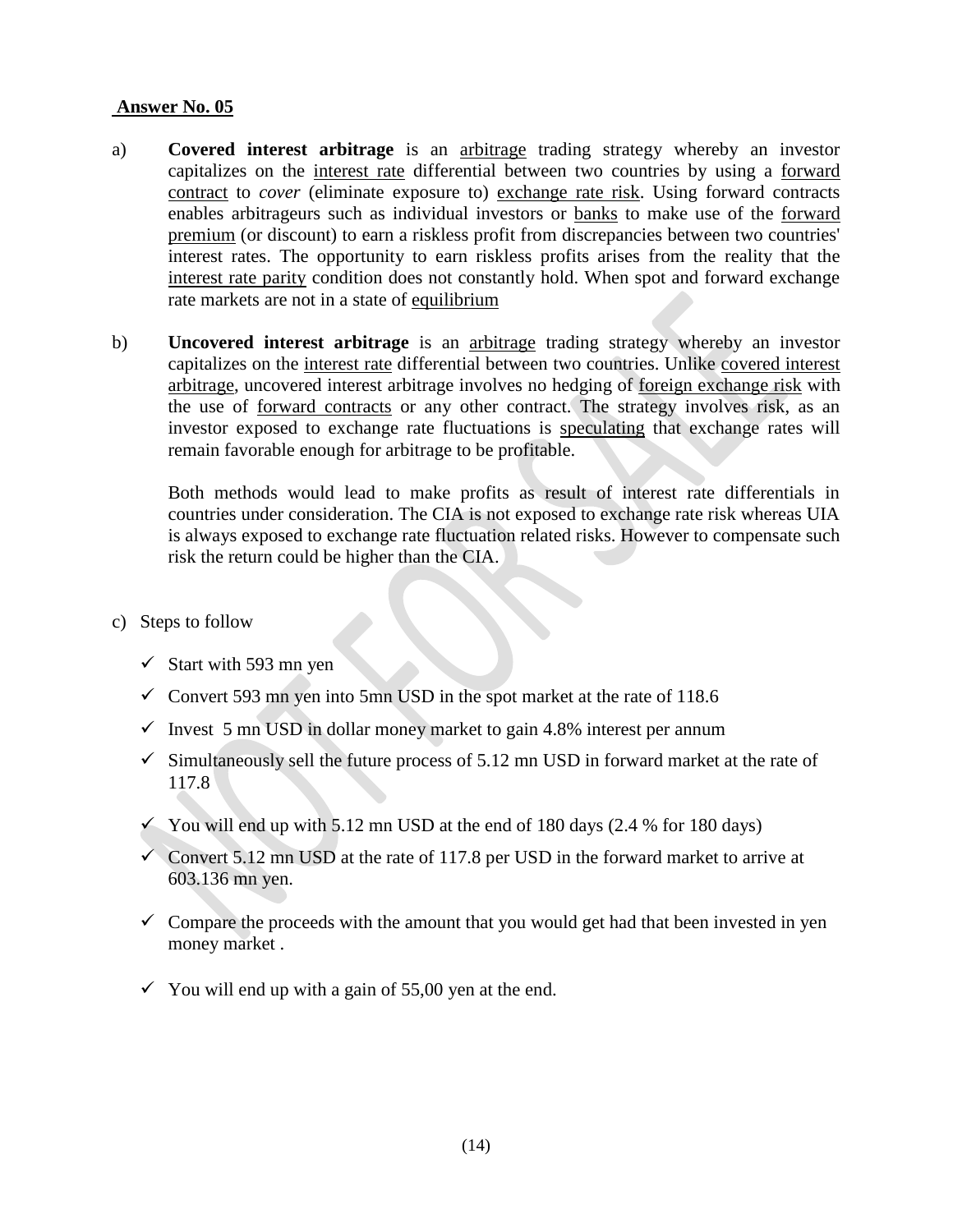

He would end up with 1,079,00 yen calculated at the exchange rate of 118yen for each USD. This is 1,024,00 yen greater that what he could earn under CIA. (refer the diagram below)



(d) The biggest risk is that if the exchange rate changes on the other way he would end up with a loss. It could be very material depending on the extent to which the exchange rate is going to move. For example if the forward exchange rate is recorded as 116 yen for each USD. The loss is calculated below. (Loss of 9.161 mn yen).